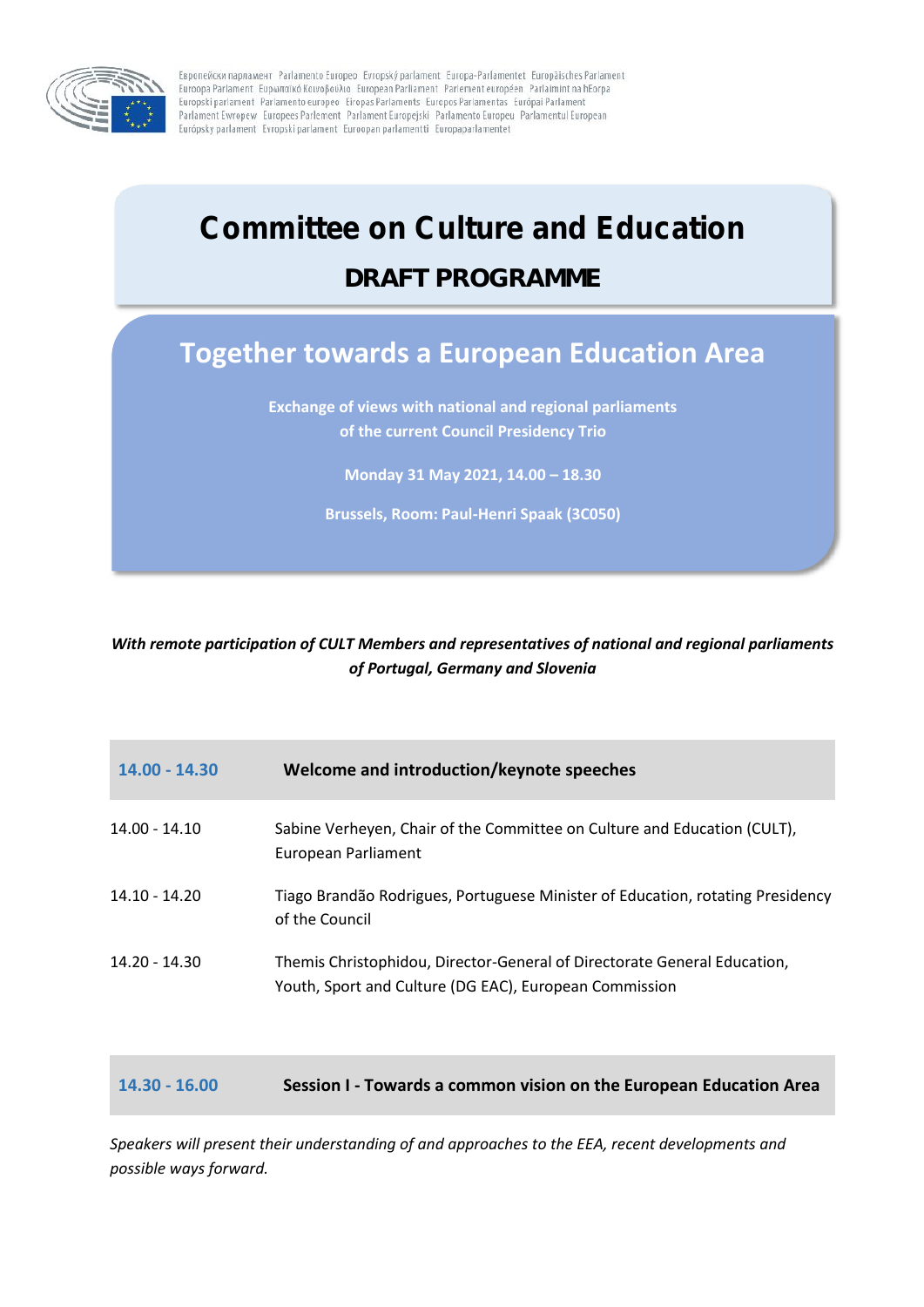| 14.30 - 14.35 | Dr. Ernst Dieter Rossmann, Chair of the Committee on Education, Research and<br>Technology Assessment of the German Bundestag                                                                                                                 |
|---------------|-----------------------------------------------------------------------------------------------------------------------------------------------------------------------------------------------------------------------------------------------|
| 14.35 - 14.40 | Iva Dimic, Chair of the Committee on Education, Science, Sport and Youth of the<br>Slovenian National Assembly                                                                                                                                |
| 14.40 - 14.45 | Firmino Marques, Chair of the Committee on Education, Science, Youth and<br>Sport of the Portuguese Parliament                                                                                                                                |
| 14.45 - 14.50 | Dr. Stefanie Hubig, Minister for Education of Rhineland-Palatinate, Member of<br>the Standing Conference of the Ministers of Education and Cultural Affairs of the<br>German Länder, Representative of the Bundesrat to the Education Council |
| 14.50 - 14.55 | Michaela Šojdrová, rapporteur of the CULT Committee on the EEA                                                                                                                                                                                |
| 14.55 - 16.00 | Debate / Catch the eye with MEPs and Members of National and Regional<br>Parliaments                                                                                                                                                          |

\* \* \*

*16.00 - 16.30 Break*

### **16.30 - 18.00 Session II - Governance of the European Education Area - Balancing EU ambition with respect for subsidiarity**

*Speakers will present different perspectives on future governance models for the EEA and reflect on ways to enhance cooperation between EU, national, regional and local stakeholders.*

| $16.30 - 16.35$ | Prof. Dr. Branka Kalenić Ramšak, Member of the Committee on Culture, Science,<br>Education and Sport of the Slovenian National Council |
|-----------------|----------------------------------------------------------------------------------------------------------------------------------------|
| $16.35 - 16.40$ | Firmino Marques, Chair of the Committee on Education, Science, Youth and<br>Sport of the Portuguese Parliament                         |
| $16.40 - 16.45$ | Anna Stolz, State Secretary for Education and Culture of Bavaria and Member of<br>the Committee on Culture of the German Bundesrat     |
| $16.45 - 16.50$ | Anne Karjalainen, Chair of the SEDEC Commission in the European Committee of<br>the Regions                                            |
| $16.50 - 18.00$ | Debate / Catch the eye with MEPs and Members of National and Regional<br>Parliaments                                                   |